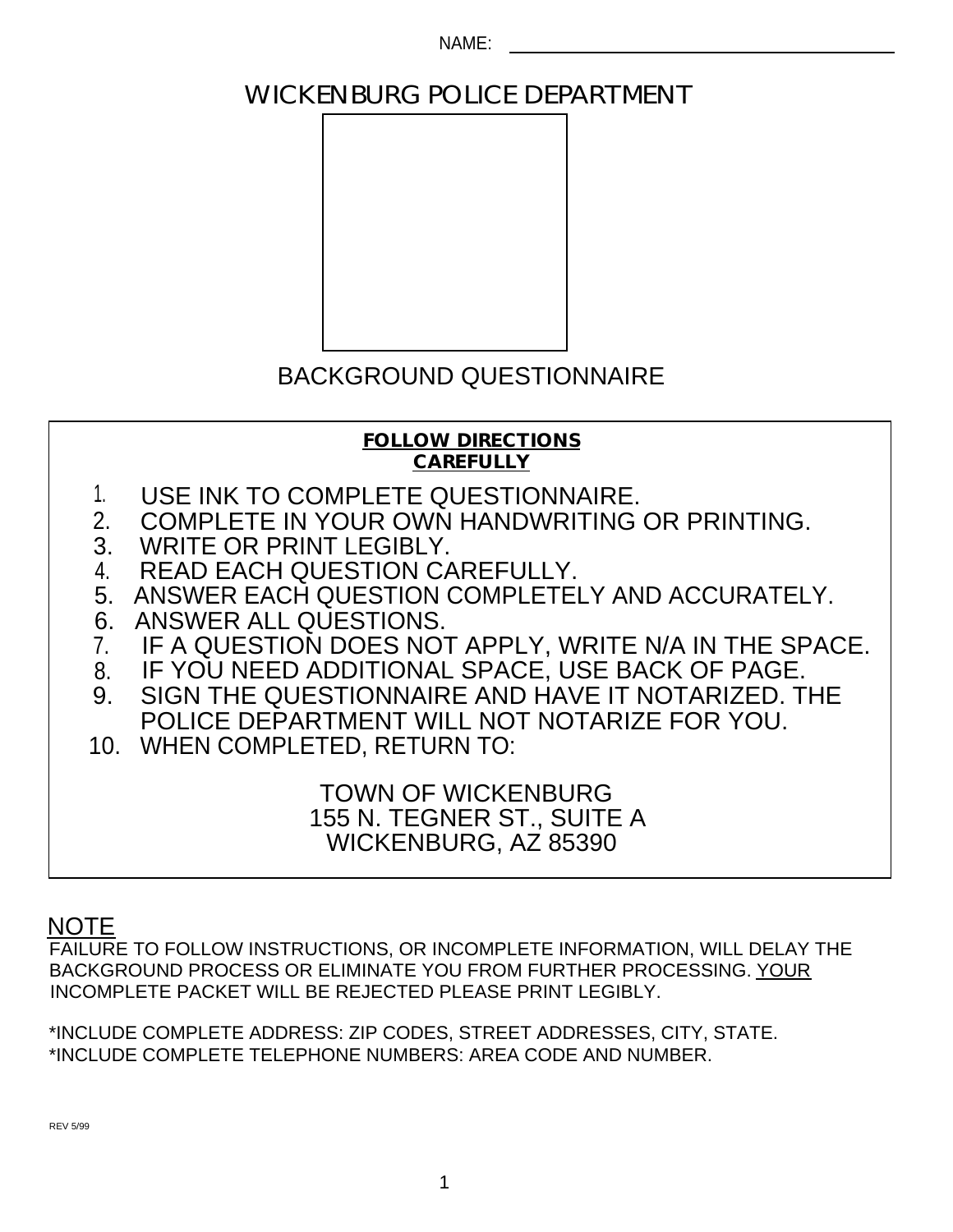# WICKENBURG POLICE DEPARTMENT

|                                                                             |        | <b>DATE</b> |                                                                                               |
|-----------------------------------------------------------------------------|--------|-------------|-----------------------------------------------------------------------------------------------|
| POSITION: _______                                                           |        |             |                                                                                               |
|                                                                             | )SWORN | )RESERVE    | )CIVILIAN                                                                                     |
| TO THE APPLICANT:                                                           |        |             |                                                                                               |
|                                                                             |        |             | THIS QUESTIONNAIRE WILL BE USED FOR REFERENCE BY THOSE WHO WILL BE CONSIDERING YOU FOR        |
| EMPLOYMENT, OR FOR A COMMISSION WITH THE WICKENBURG POLICE DEPARTMENT.      |        |             |                                                                                               |
|                                                                             |        |             | AN EXTENSIVE BACKGROUND INVESTIGATION WILL BE CONDUCTED INTO YOUR PERSONAL HISTORY.           |
|                                                                             |        |             | APPLICANTS WILL BE REQUIRED TO TAKE A POLYGRAPH EXAMINATION TO CONFIRM THE INFORMATION IN     |
| THIS QUESTIONNAIRE, AND TO DETERMINE OTHER ITEMS OF BACKGROUND INFORMATION. |        |             |                                                                                               |
|                                                                             |        |             | LUNDEDOTAND TUAT UAIUL NOT DEOEN/E. AND LAM NOT ENTITLED TO LA CODY OF TUE DEDODT OD TO IZNOM |

I UNDERSTAND THAT I WILL NOT RECEIVE, AND I AM NOT ENTITLED TO, A COPY OF THE REPORT OR TO KNOW ITS CONTENTS, AND I FURTHER UNDERSTAND THAT THE CONTENTS WILL BE USED IN EVALUATION PROCESS FOR EMPLOYMENT WITH THE TOWN OF WICKENBURG. FURTHER, THAT NO DOCUMENTS SUBMITTED BY ME WILL BE RETURNED AND NO COPIES OF ANY OTHER REPORTS OR DOCUMENTS UTILIZED FOR OR DURING MY APPLICATION FOR EMPLOYMENT OR A COMMISSION WILL BE FURNISHED OR GIVEN TO ME. UNLESS I AM NOT SELECTED FOR EMPLOYMENT BASED ON A SINGLE TEST, **I WILL NOT BE ADVISED OF THE REASONS FOR NON-SELECTION.**

WHERE WRITTEN EXPLANATIONS ARE REQUIRED IN THIS FORM, IT IS **MANDATORY** THAT THE INFORMATION BE LISTED TOTALLY AND COMPLETELY.

THE EXISTENCE OF ANY OF THE CONDITIONS LISTED BELOW MAY RESULT IN REJECTION FROM THE SELECTION PROCESS. THESE AREAS WILL BE EXPLORED DURING AN EXTENSIVE BACKGROUND INVESTIGATION, AND PSYCHOLOGICAL AND POLYGRAPH EXAMINATIONS.

## CRITERIA STANDARDS FOR DISQUALIFICATIONS

- 1 . ANY FELONY. NO TIME LIMIT.
- 2. PARTICIPATION IN ANY SERIOUS CRIME.
- 3. ANY MISDEMEANOR CONVICTION INVOLVING NARCOTICS, DRUGS OR MARIJUANA.
- 4. ANY SELLING OF NARCOTICS, DRUGS OR MARIJUANA.
- ANY ILLEGAL USE OF OPIATE NARCOTICS, HALLUCINOGENS, AND/OR OTHER DANGEROUS DRUGS. (INCLUDES LSD, PCP, PEYOTE, MESCALINE, CODEINE, HEROIN, MORPHINE, OPIUM, PSILOCYBIN, COCAINE, HASH, SPEED, BARBITURATES, ETC.) 5.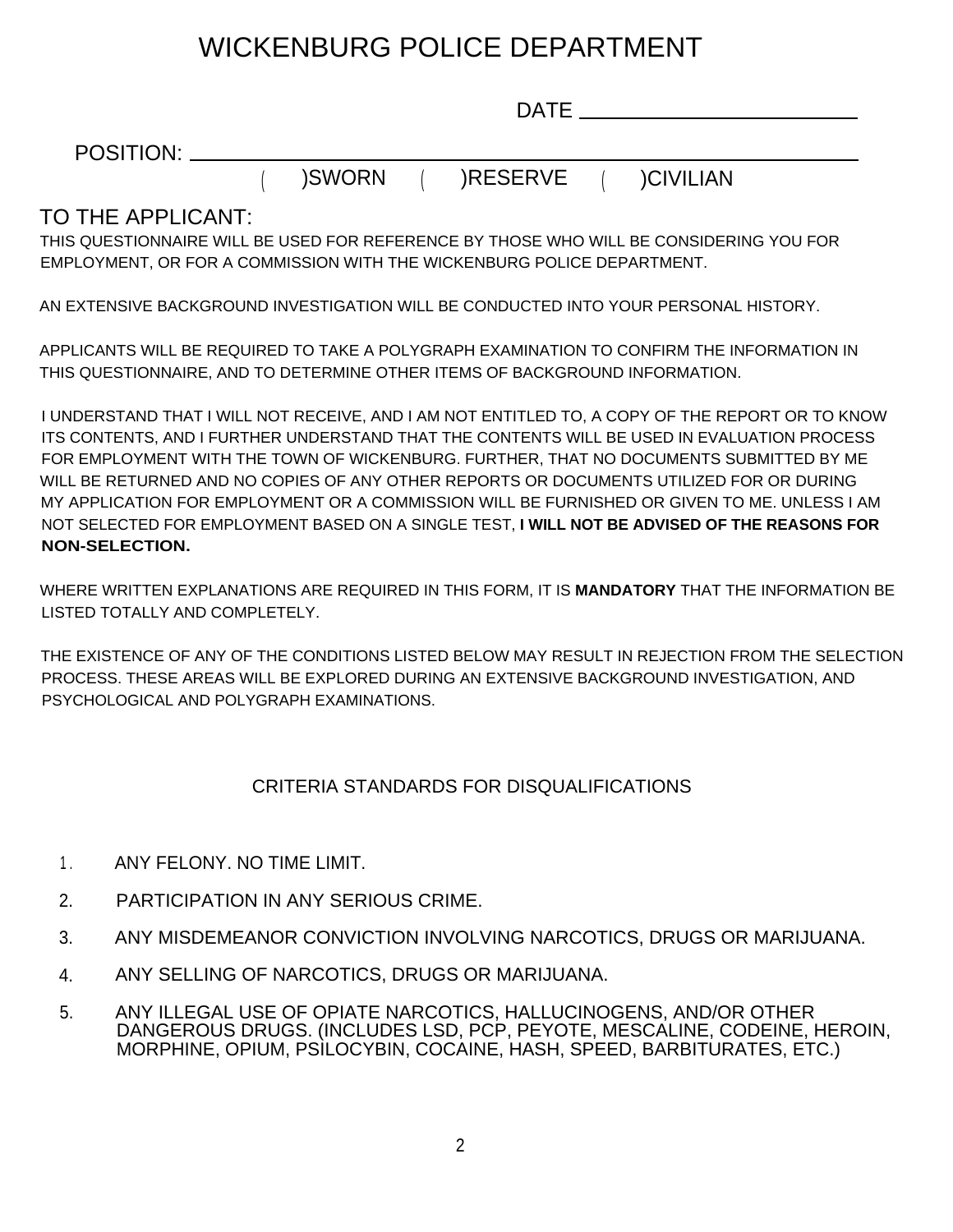- 6. ANY RECENT ILLEGAL USE OF MARIJUANA.
- 7. ANY EXCESSIVE ILLEGAL USE OF MARIJUANA.
- 8. ANY HISTORY OF DISREGARD FOR TRAFFIC LAWS WITH SUCH FREQUENCY SO AS TO INDICATE A DISRESPECT FOR TRAFFIC LAWS AND A DISREGARD FOR THE SAFETY OF OTHER PERSONS ON THE HIGHWAY.
- 9. ANY SEXUAL CONDUCT PROHIBITED BY LAW.
- 10. NEGLIGENCE IN MAINTAINING FINANCIAL RESPONSIBILITY.

PLEASE CONFIRM THAT YOU HAVE READ, UNDERSTAND, AND AGREE TO THE AFORE-MENTIONED CONDITIONS AND CRITERIA BY SIGNING BELOW.

SIGNATURE DATE

SWORN TO AND SUBSCRIBED BEFORE ME

THIS \_\_\_\_\_\_\_\_\_\_ DAY OF \_\_\_\_\_\_\_\_\_\_\_\_\_\_\_\_ 20\_\_\_\_

NOTARY PUBLIC

## PUBLIC DISCLOSURE OF INFORMATION

YOUR SOCIAL SECURITY NUMBER IS REQUESTED FOR IDENTIFICATION AND RECORD KEEPING PURPOSES. DISCLOSURE OF YOUR SOCIAL SECURITY NUMBER IS FOR THE PURPOSE OF CONDUCTING A THOROUGH BACKGROUND INVESTIGATION. THE INFORMATION INCLUDED ON THIS FORM MAY CONSTITUTE A "PUBLIC RECORD OF MATTER" REQUIRING PUBLIC DISCLOSURE UNDER ARIZONA'S PUBLIC RECORDS LAW, A.R.S. *39-121 ET SEQ.*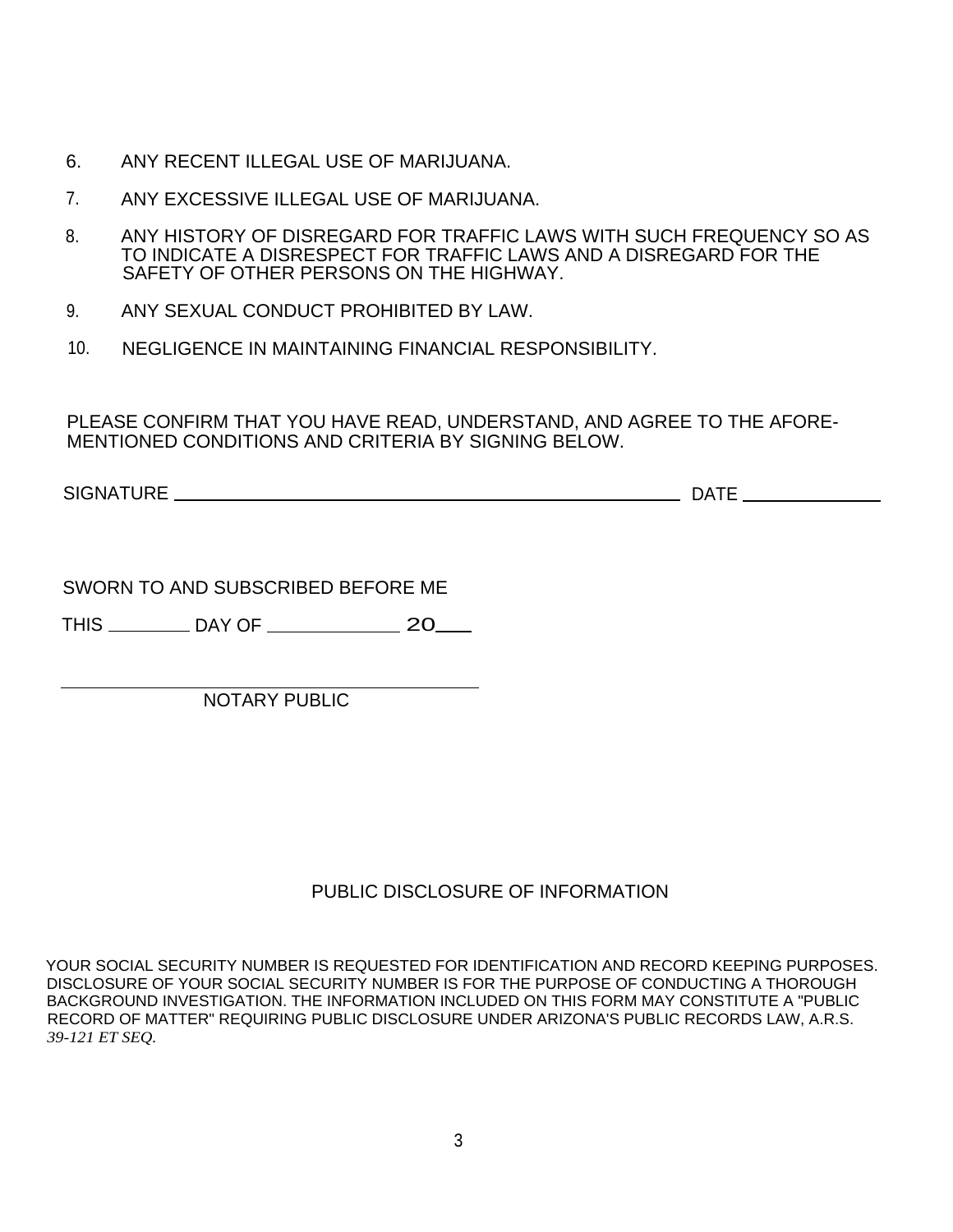WHERE NECESSARY, USE THE REVERSE SIDE OF PAGE TO COMPLETE ANSWERS THROUGHOUT THIS QUESTIONNAIRE.

## 1. PERSONAL DATA

| <b>LAST NAME</b>          | <b>FIRST</b>                                                                     | <b>MIDDLE</b> |                          | HOME PHONE        |                                             |                     |
|---------------------------|----------------------------------------------------------------------------------|---------------|--------------------------|-------------------|---------------------------------------------|---------------------|
|                           | <b>CURRENT EMPLOYMENT WORK HOURS &amp; DAYS OFF</b>                              |               |                          | <b>WORK PHONE</b> |                                             |                     |
|                           | ARE YOU A UNITED STATES CITIZEN? YES ____ NO ____                                |               |                          |                   |                                             |                     |
|                           | <b>CURRENT ADDRESS (STREET &amp; NUMBER)</b>                                     |               | <b>CITY</b>              |                   | <b>STATE</b>                                | <b>ZIP CODE</b>     |
|                           | LENGTH OF TIME AT ADDRESS: ___________                                           |               |                          |                   | SOCIAL SECURITY NUMBER: ___________________ |                     |
| <b>HEIGHT</b>             | <b>WEIGHT</b><br><b>HAIR</b>                                                     | <b>EYES</b>   |                          | DATE OF BIRTH     |                                             | PLACE OF BIRTH      |
|                           | LIST ANY OTHER NAMES, SOCIAL SECURITY NUMBERS OR DATES OF BIRTH YOU HAVE USED:   |               |                          |                   |                                             |                     |
|                           | LIST ALL RESIDENCES IN THE PAST TEN YEARS:                                       |               |                          |                   |                                             |                     |
| ADDRESS (STREET & NUMBER) |                                                                                  | <b>CITY</b>   | <b>STATE</b>             | <b>ZIP</b>        |                                             | DATE FROM - TO      |
| ADDRESS (STREET & NUMBER) |                                                                                  | <b>CITY</b>   | <b>STATE</b>             | <b>ZIP</b>        |                                             | DATE FROM - TO      |
| ADDRESS (STREET & NUMBER) |                                                                                  | <b>CITY</b>   | <b>STATE</b>             | <b>ZIP</b>        |                                             | DATE FROM - TO      |
| ADDRESS (STREET & NUMBER) |                                                                                  | <b>CITY</b>   | <b>STATE</b>             | <b>ZIP</b>        |                                             | DATE FROM - TO      |
|                           |                                                                                  |               | 2. MARITAL STATUS        |                   |                                             |                     |
| STATUS (CHECK ONE):       |                                                                                  | MARRIED ()    | SINGLE ( ) SEPARATED ( ) |                   | DIVORCED ()                                 | WIDOWED ()          |
|                           | IF MALE AND MARRIED, LIST WIFE'S MAIDEN NAME: __________________________________ |               |                          |                   |                                             |                     |
| SPOUSE'S NAME             |                                                                                  |               | DATE OF BIRTH            |                   |                                             | SPOUSE'S OCCUPATION |
| <b>CHILD'S NAME</b>       |                                                                                  |               | DATE OF BIRTH            |                   | <b>ADDRESS</b>                              |                     |
| <b>CHILD'S NAME</b>       |                                                                                  |               | DATE OF BIRTH            |                   | <b>ADDRESS</b>                              |                     |
| <b>CHILD'S NAME</b>       |                                                                                  |               | DATE OF BIRTH            |                   | <b>ADDRESS</b>                              |                     |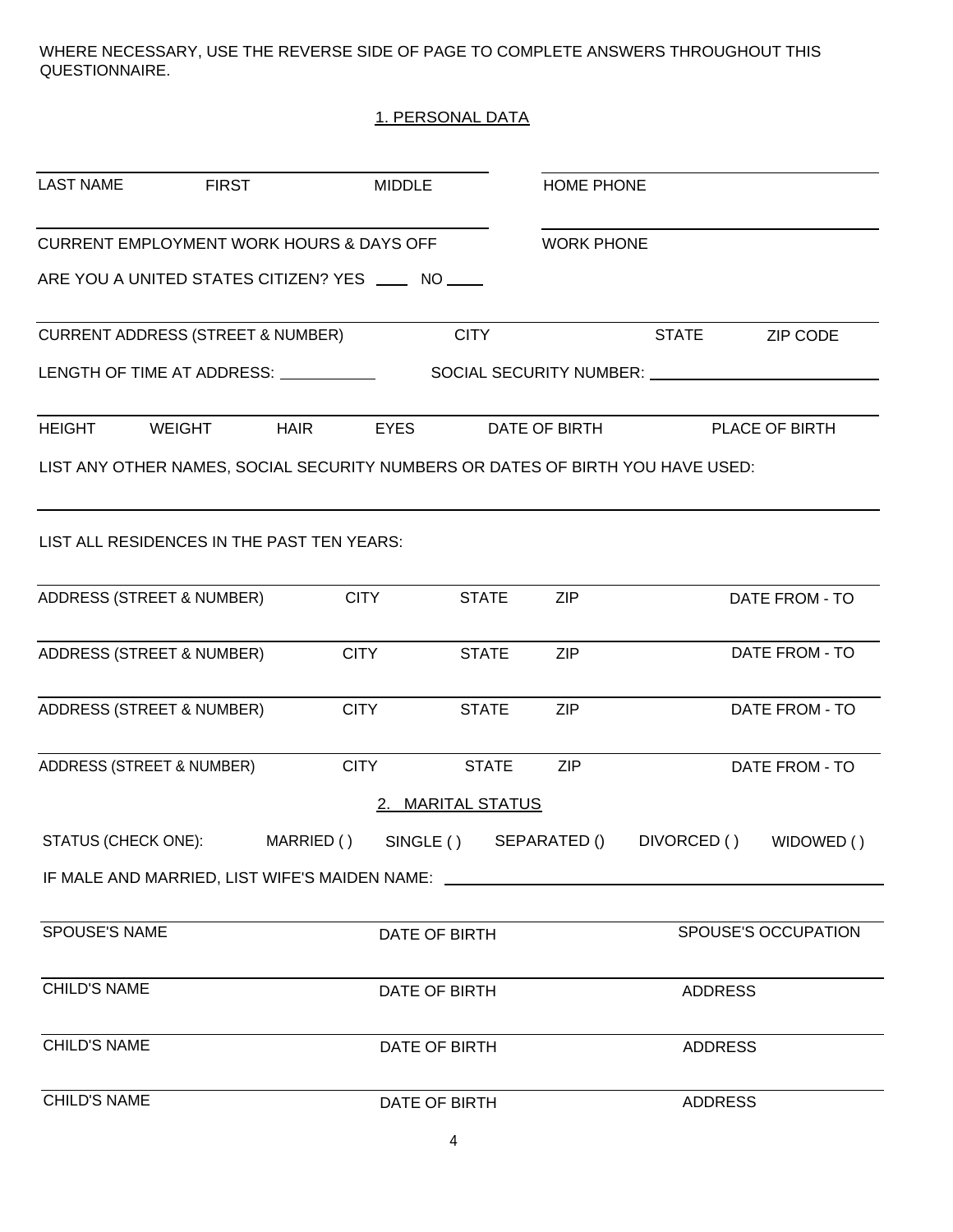## LIST **ALL** PERSONS WITH WHOM YOU HAVE LIVED DURING THE PAST FIVE YEARS. **DO NOT** INCLUDE FAMILY MEMBERS.

| <b>NAME</b> | STREET ADDRESS | CITY, STATE, ZIP | <b>TELEPHONE</b><br>(AREA CODE) | <b>RELATIONSHIP</b> |
|-------------|----------------|------------------|---------------------------------|---------------------|
|             |                |                  |                                 |                     |
|             |                |                  |                                 |                     |
|             |                |                  |                                 |                     |
|             |                |                  |                                 |                     |
|             |                |                  |                                 |                     |
|             |                |                  |                                 |                     |

## FAMILY REFERENCES: LIST ALL IMMEDIATE RELATIVES; PARENTS, SIBLINGS, IN-LAWS AND EX-SPOUSES.

| <b>NAME</b> | <b>RELATIONSHIP</b> | AGE | STREET ADDRESS | CITY, STATE,<br>ZIP CODE | <b>TELEPHONE</b><br>(AREA CODE) |
|-------------|---------------------|-----|----------------|--------------------------|---------------------------------|
|             |                     |     |                |                          |                                 |
|             |                     |     |                |                          |                                 |
|             |                     |     |                |                          |                                 |
|             |                     |     |                |                          |                                 |
|             |                     |     |                |                          |                                 |
|             |                     |     |                |                          |                                 |
|             |                     |     |                |                          |                                 |
|             |                     |     |                |                          |                                 |
|             |                     |     |                |                          |                                 |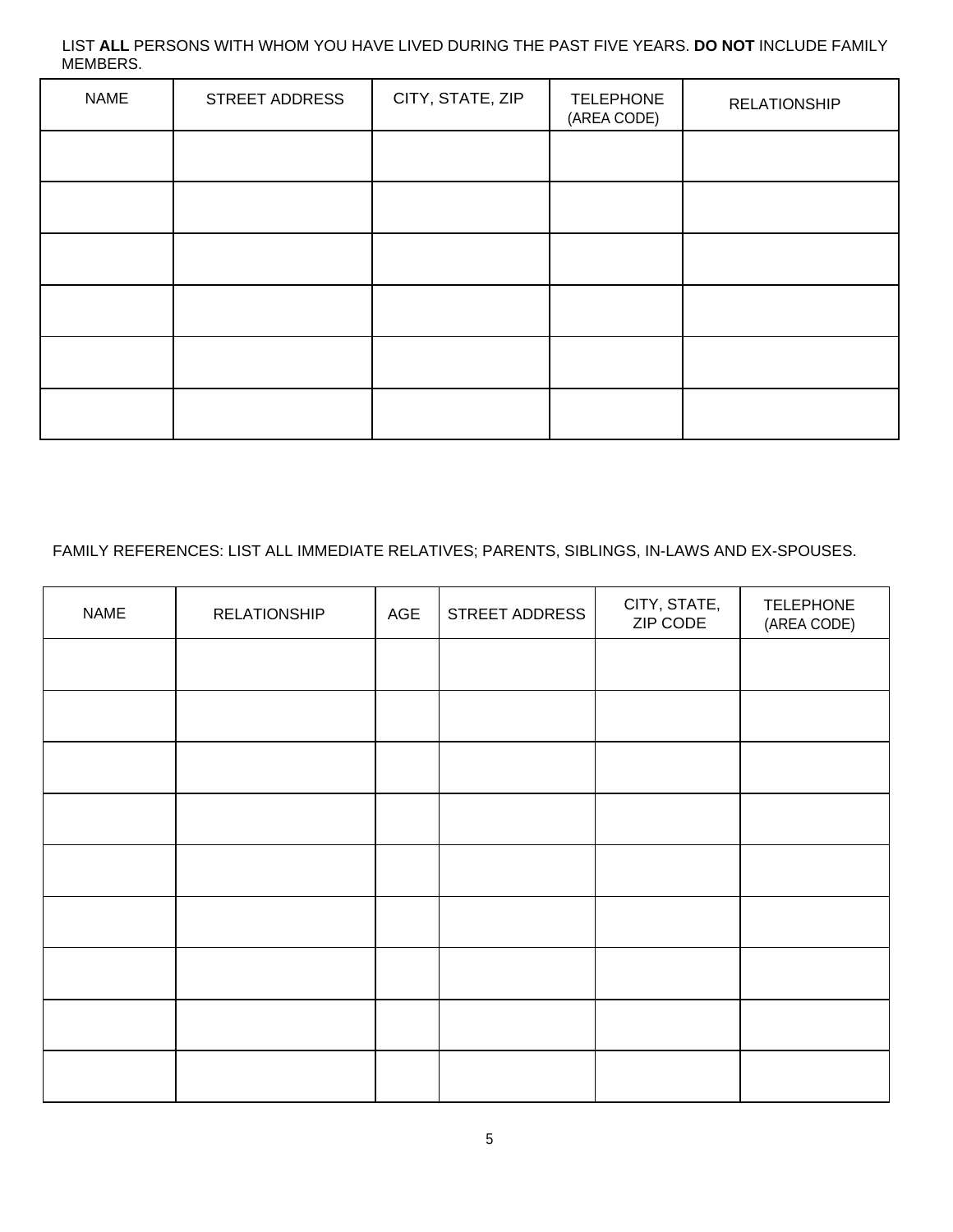## 3. EMPLOYMENT H STORY

LIST ALL PLACES OF EMPLOYMENT AND UNEMPLOYMENT IN THE PAST TEN (10) YEARS, BEGINNING WITH THE PRESENT OR MOST RECENT EMPLOYER AND GOING BACKWARDS. LIST EVERYTHING IN PROPER SEQUENCE, **OMIT NONE!** USE FOLLOWING PAGE IF NECESSARY.

| <b>MONTH AND YEAR:</b>                    |                                     |             |              |            |                   |
|-------------------------------------------|-------------------------------------|-------------|--------------|------------|-------------------|
| FROM: __________                          | NAME OF EMPLOYER                    |             |              |            | <b>SUPERVISOR</b> |
| TO:<br><b>CURRENT</b>                     |                                     |             |              |            |                   |
| SALARY:                                   | <b>EMPLOYER ADDRESS</b>             | <b>CITY</b> | <b>STATE</b> | <b>ZIP</b> | <b>PHONE</b>      |
|                                           |                                     |             |              |            |                   |
| END:                                      | YOUR JOB TITLE-DESCRIBE YOUR DUTIES |             |              |            |                   |
|                                           | DETAILED REASON FOR LEAVING         |             |              |            |                   |
| FROM: __________                          | NAME OF EMPLOYER                    |             |              |            | <b>SUPERVISOR</b> |
| TO:                                       | <b>EMPLOYER ADDRESS</b>             | <b>CITY</b> | STATE ZIP    |            | <b>PHONE</b>      |
| SALARY:<br>START:                         | YOUR JOB TITLE-DESCRIBE YOUR DUTIES |             |              |            |                   |
| END:                                      |                                     |             |              |            |                   |
|                                           | DETAILED REASON FOR LEAVING         |             |              |            |                   |
|                                           |                                     |             |              |            |                   |
| <b>MONTH AND YEAR:</b>                    | NAME OF EMPLOYER                    |             |              |            | <b>SUPERVISOR</b> |
| FROM: ___________<br>TO:                  |                                     |             |              |            |                   |
| SALARY:                                   | <b>EMPLOYER ADDRESS</b>             | <b>CITY</b> | <b>STATE</b> | ZIP 7      | <b>PHONE</b>      |
| END:                                      | YOUR JOB TITLE-DESCRIBE YOUR DUTIES |             |              |            |                   |
|                                           | DETAILED REASON FOR LEAVING         |             |              |            |                   |
| <b>MONTH AND YEAR:</b>                    |                                     |             |              |            |                   |
| FROM: ___________<br>TO:                  | NAME OF EMPLOYER                    |             |              |            | <b>SUPERVISOR</b> |
| SALARY:                                   | <b>EMPLOYER ADDRESS</b>             | <b>CITY</b> | <b>STATE</b> | ZIP        | <b>PHONE</b>      |
| END:<br>and the control of the control of | YOUR JOB TITLE-DESCRIBE YOUR DUTIES |             |              |            |                   |
|                                           |                                     |             |              |            |                   |

DETAILED REASON FOR LEAVING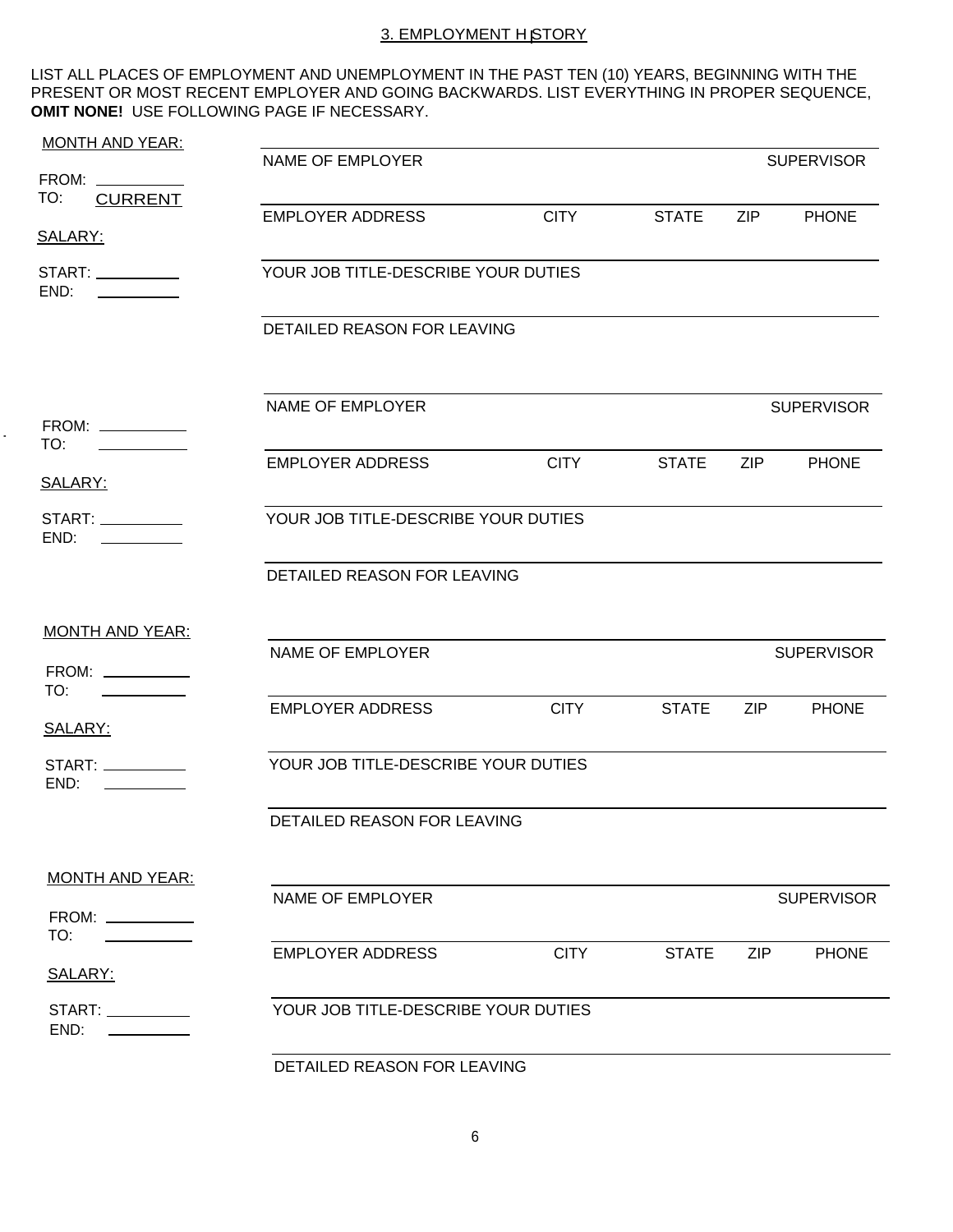| <b>MONTH AND YEAR:</b>                                                      |                                     |             |              |            |                   |
|-----------------------------------------------------------------------------|-------------------------------------|-------------|--------------|------------|-------------------|
| FROM: ___________                                                           | NAME OF EMPLOYER                    |             |              |            | <b>SUPERVISOR</b> |
| TO:                                                                         |                                     | <b>CITY</b> |              |            |                   |
| SALARY:                                                                     | <b>EMPLOYER ADDRESS</b>             |             | <b>STATE</b> | <b>ZIP</b> | <b>PHONE</b>      |
| END:<br>the property of the control of the                                  | YOUR JOB TITLE-DESCRIBE YOUR DUTIES |             |              |            |                   |
|                                                                             | DETAILED REASON FOR LEAVING         |             |              |            |                   |
| <u>MONTH AND YEAR:</u>                                                      |                                     |             |              |            |                   |
| FROM:                                                                       | NAME OF EMPLOYER                    |             |              |            | <b>SUPERVISOR</b> |
| TO:<br>SALARY:                                                              | <b>EMPLOYER ADDRESS</b>             | <b>CITY</b> | <b>STATE</b> | ZIP        | <b>PHONE</b>      |
| END:                                                                        | YOUR JOB TITLE-DESCRIBE YOUR DUTIES |             |              |            |                   |
|                                                                             | DETAILED REASON FOR LEAVING         |             |              |            |                   |
| <b>MONTH AND YEAR:</b>                                                      |                                     |             |              |            |                   |
| FROM: ___________<br>TO:<br><u> 1990 - Johann Barnett, fransk politiker</u> | NAME OF EMPLOYER                    |             |              |            | <b>SUPERVISOR</b> |
| SALARY:                                                                     | <b>EMPLOYER ADDRESS</b>             | <b>CITY</b> | <b>STATE</b> | ZIP        | <b>PHONE</b>      |
| START:<br>END:                                                              | YOUR JOB TITLE-DESCRIBE YOUR DUTIES |             |              |            |                   |
|                                                                             | DETAILED REASON FOR LEAVING         |             |              |            |                   |
| <b>MONTH AND YEAR:</b>                                                      |                                     |             |              |            |                   |
| FROM: ___________<br>TO:                                                    | <b>NAME OF EMPLOYER</b>             |             |              |            | <b>SUPERVISOR</b> |
| SALARY:                                                                     | <b>EMPLOYER ADDRESS</b>             | <b>CITY</b> | <b>STATE</b> | <b>ZIP</b> | <b>PHONE</b>      |
| $START: \_\_\_\_\_\_\_\_\_\_\_\_\_\_\_$<br>END:                             | YOUR JOB TITLE-DESCRIBE YOUR DUTIES |             |              |            |                   |
|                                                                             | DETAILED REASON FOR LEAVING         |             |              |            |                   |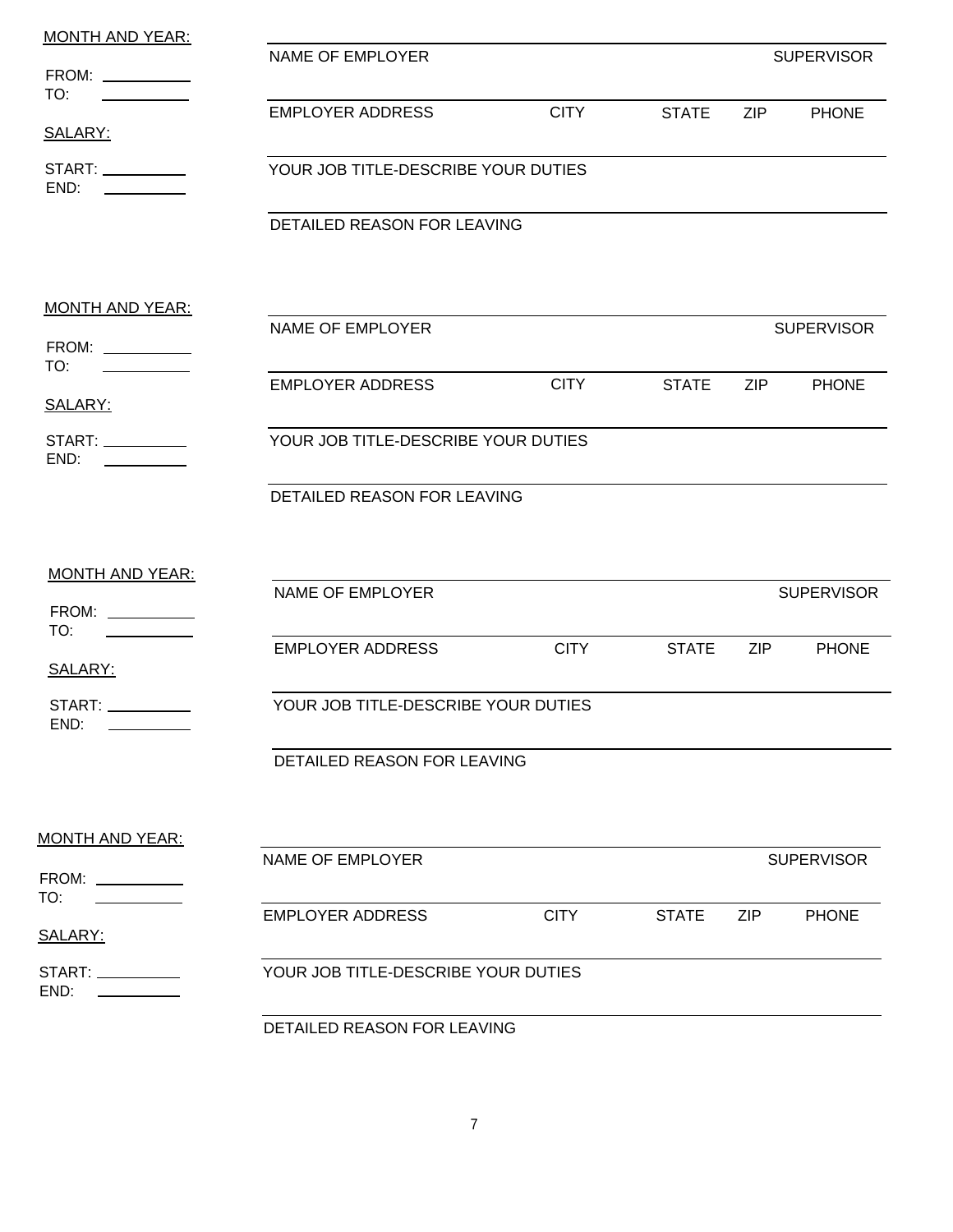## 4. REFERENCES

A) LIST THREE (3) REFERENCES (NOT RELATIVES OR FORMER EMPLOYERS) WHO ARE RESPONSIBLE ADULTS, AND WHO HAVE KNOWN YOU WELL DURING THE PAST FIVE (5) YEARS. **LIST PHONE NUMBERS WITH AREA CODES.**

| <b>NAME</b>            | <b>STREET</b>                                                                                                                                                                                                               |                                          | <b>CITY</b> | <b>STATE</b> | ZIP        | <b>HOME PHONE</b>            |
|------------------------|-----------------------------------------------------------------------------------------------------------------------------------------------------------------------------------------------------------------------------|------------------------------------------|-------------|--------------|------------|------------------------------|
| <b>HOW LONG KNOWN?</b> |                                                                                                                                                                                                                             | <b>OCCUPATION &amp; BUSINESS ADDRESS</b> |             |              |            | <b>WORK PHONE</b>            |
| <b>NAME</b>            | <b>STREET</b>                                                                                                                                                                                                               |                                          | <b>CITY</b> | <b>STATE</b> | ZIP        | <b>HOME PHONE</b>            |
| <b>HOW LONG KNOWN?</b> |                                                                                                                                                                                                                             | <b>OCCUPATION &amp; BUSINESS ADDRESS</b> |             |              |            | <b>WORK PHONE</b>            |
| <b>NAME</b>            | <b>STREET</b>                                                                                                                                                                                                               |                                          | <b>CITY</b> | <b>STATE</b> | <b>ZIP</b> | <b>HOME PHONE</b>            |
| <b>HOW LONG KNOWN?</b> |                                                                                                                                                                                                                             | <b>OCCUPATION &amp; BUSINESS ADDRESS</b> |             |              |            | <b>WORK PHONE</b>            |
|                        | B) LIST THE NAMES OF ANY ACQUAINTANCES EMPLOYED BY THIS DEPARTMENT:                                                                                                                                                         |                                          |             |              |            |                              |
|                        | C) HAVE YOU EVER APPLIED TO, OR BEEN EMPLOYED BY THE WICKENBURG POLICE DEPARTMENT IN ANY<br>CAPACITY AS A PAID EMPLOYEE OR A VOLUNTEER?<br>YES _______ NO _______ IF YES, WHEN/POSITION: __________________________________ |                                          |             |              |            |                              |
|                        | D) HAVE YOU EVER APPLIED FOR ANY POSITION WITH ANOTHER LAW ENFORCEMENT AGENCY?<br>YES _____ NO ______ IF YES, EXPLAIN (USE BACK OF PAGE IF NECESSARY):                                                                      |                                          |             |              |            |                              |
| <b>DATE</b>            | AGENCY NAME AND STATE                                                                                                                                                                                                       |                                          |             |              |            | <b>STATUS OF APPLICATION</b> |
| <b>DATE</b>            | AGENCY NAME AND STATE                                                                                                                                                                                                       |                                          |             |              |            | <b>STATUS OF APPLICATION</b> |
| <b>DATE</b>            | <b>AGENCY NAME AND STATE</b>                                                                                                                                                                                                |                                          |             |              |            | <b>STATUS OF APPLICATION</b> |
|                        | E) HAVE YOU EVER HAD ANY INVOLVEMENT OR ASSOCIATION WITH ANOTHER LAW ENFORCEMENT AGENCY,<br>EITHER AS A VOLUNTEER OR PAID EMPLOYEE?                                                                                         |                                          |             |              |            |                              |
|                        | YES ___ NO ___ IF YES, WHEN & WHERE:                                                                                                                                                                                        |                                          |             |              |            |                              |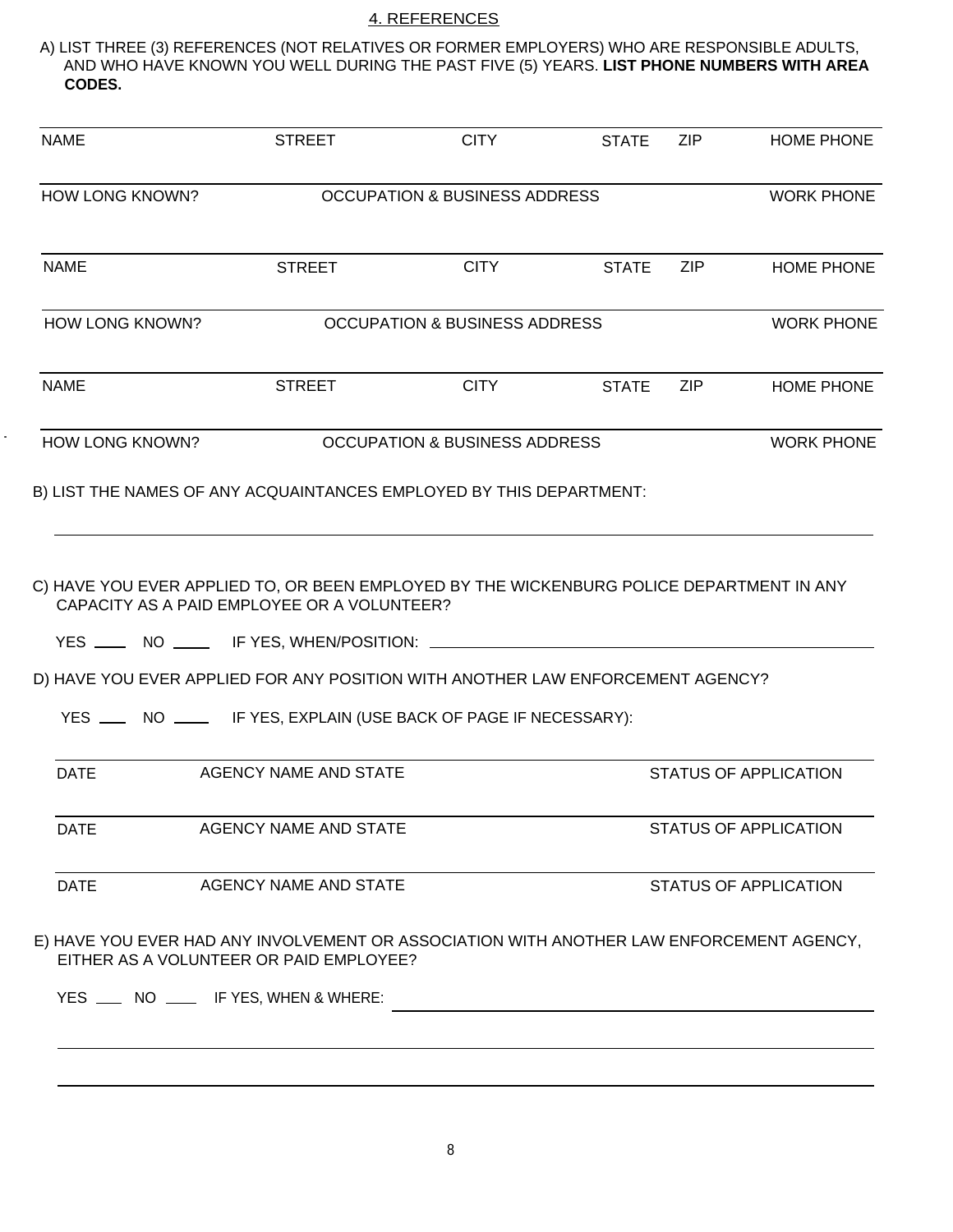|                         | 5) HAVE YOU EVER RECEIVED ANY LAW ENFORCEMENT TRAINING? YES ____                                                                                                                                                                                                                                                                                                  |                           | NO IF YES, EXPLAIN:                                                                      |
|-------------------------|-------------------------------------------------------------------------------------------------------------------------------------------------------------------------------------------------------------------------------------------------------------------------------------------------------------------------------------------------------------------|---------------------------|------------------------------------------------------------------------------------------|
| <b>WHEN</b>             | <b>WHERE</b>                                                                                                                                                                                                                                                                                                                                                      |                           | <b>TYPE OF TRAINING</b>                                                                  |
|                         | G) HAVE YOU EVER BEEN CERTIFIED AS A POLICE OFFICER? YES _____ NO ______ IF YES, EXPLAIN:                                                                                                                                                                                                                                                                         |                           |                                                                                          |
| <b>WHEN</b>             | <b>WHERE</b>                                                                                                                                                                                                                                                                                                                                                      |                           | <b>TYPE OF CERTIFICATION</b>                                                             |
|                         |                                                                                                                                                                                                                                                                                                                                                                   | 5. EDUCATION AND TRAINING |                                                                                          |
|                         | A) LIST ALL SCHOOLS (SECONDARY, COLLEGES, UNIVERSITIES, AND GRADUATE SCHOOLS) YOU HAVE<br>ATTENDED. LIST GED IF APPLICABLE:                                                                                                                                                                                                                                       |                           |                                                                                          |
| DATE GRADUATED          | <b>SCHOOL NAME</b>                                                                                                                                                                                                                                                                                                                                                | <b>ADDRESS</b>            | <b>DIPLOMA RECEIVED</b>                                                                  |
|                         |                                                                                                                                                                                                                                                                                                                                                                   |                           |                                                                                          |
|                         | B) LIST ANY SKILLS OR ABILITIES POSSESSED (INCLUDE FOREIGN LANGUAGES):                                                                                                                                                                                                                                                                                            |                           |                                                                                          |
|                         | 6. ORGANIZATIONAL MEMBERSHIPS                                                                                                                                                                                                                                                                                                                                     |                           |                                                                                          |
| UNCONSTITUTIONAL MEANS? | A) ARE YOU NOW, OR HAVE YOU EVER BEEN A MEMBER OF ANY FOREIGN OR DOMESTIC ORGANIZATION,<br>ASSOCIATION, MOVEMENT GROUP, OR COMBINATION OF PERSONS WHICH IS TOTALITARIAN, FASCIST,<br>COMMUNIST, OR SUBVERSIVE, OR WHICH HAS ADOPTED OR SHOWS A POLICY OF ADVOCATING OR<br>UNDER THE CONSTITUTION OF THE UNITED STATES OR THE STATE OF ARIZONA, BY ANY UNLAWFUL OR |                           | APPROVING THE COMMISSION OF ACTS OF FORCE OR VIOLENCE TO DENY OTHER PERSONS THEIR RIGHTS |
|                         |                                                                                                                                                                                                                                                                                                                                                                   |                           |                                                                                          |
|                         |                                                                                                                                                                                                                                                                                                                                                                   | 7. MILITARY STATUS        |                                                                                          |
|                         | A) HAVE YOU EVER SERVED IN THE ARMY, NAVY, MARINE CORPS, AIR FORCE, COAST GUARD, R.O.T.C., OR<br>ANY MILITARY RESERVE UNIT? YES _____ NO _______ IF YES, EXPLAIN:                                                                                                                                                                                                 |                           |                                                                                          |
| ENTRY DATE              | RANK/BRANCH/ORGANIZATION                                                                                                                                                                                                                                                                                                                                          |                           | <b>DISCHARGE TYPE</b><br><b>DATE</b>                                                     |
|                         | B) ARE YOU REGISTERED WITH THE SELECTIVE SERVICE? YES _____ NO _____ N/A _____                                                                                                                                                                                                                                                                                    |                           |                                                                                          |
| LOCAL BOARD #           | ADDRESS                                                                                                                                                                                                                                                                                                                                                           | DRAFT CLASS               | DATE CLASSIFIED                                                                          |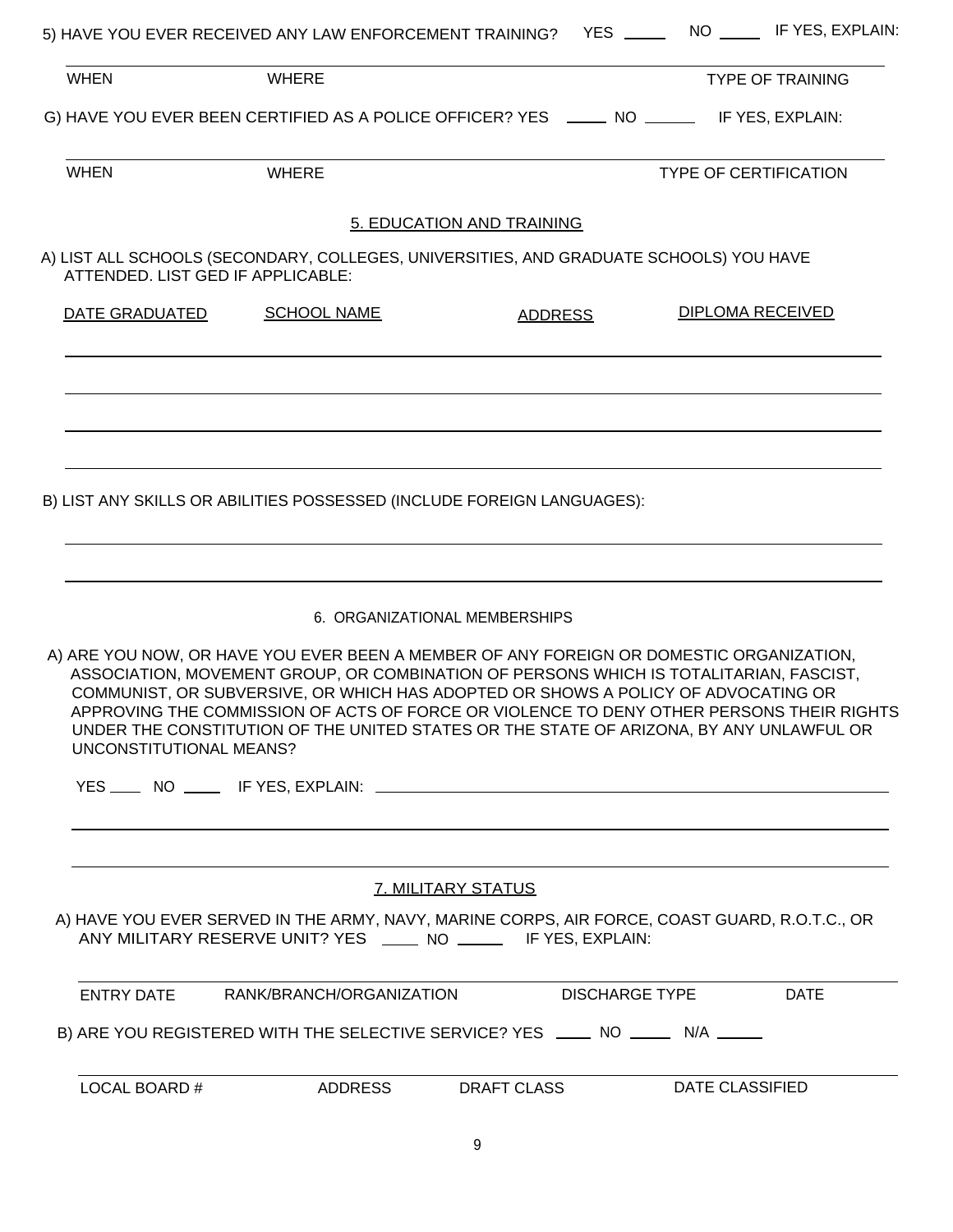## **8. CONVICTION HISTORY**

A) HAVE YOU EVER BEEN CONVICTED, CHARGED OR QUESTIONED FOR ANY OFFENSE, VIOLATION OF ANY STATUTE OR ORDINANCE, LAW REGULATION BY ANY CIVIL OR MILITARY AUTHORITY, INCLUDING TRAFFIC AND PARKING CITATIONS SINCE YOU BEGAN DRIVING, IN THIS COUNTRY OR ANY OTHER COUNTRY? (INCLUDES CONVICTIONS OR ADJUDICATION AS A JUVENILE.) YES \_\_\_\_ NO \_\_\_\_ IF YES, DESCRIBE BELOW:

#### **CRIMINAL CONVICTIONS OR CHARGES:**

| <b>DATE</b> | LOCATION | ARRESTING AGENCY | ORIGINAL CHARGE | REDUCED TO | DISPOSITION/COURT ACTION |
|-------------|----------|------------------|-----------------|------------|--------------------------|
|             |          |                  |                 |            |                          |
|             |          |                  |                 |            |                          |
|             |          |                  |                 |            |                          |
|             |          |                  |                 |            |                          |
|             |          |                  |                 |            |                          |
|             |          |                  |                 |            |                          |

### **9. DRIVING HISTORY**

#### **TRAFFIC CITATIONS:**

| <b>DATE</b> | LOCATION | <b>ISSUING AGENCY</b> | CHARGE | <b>CHARGE REDUCED</b> | <b>DISPOSITION</b> | <b>ACCIDENT RELATED Y/N</b> |
|-------------|----------|-----------------------|--------|-----------------------|--------------------|-----------------------------|
|             |          |                       |        |                       |                    |                             |
|             |          |                       |        |                       |                    |                             |
|             |          |                       |        |                       |                    |                             |
|             |          |                       |        |                       |                    |                             |
|             |          |                       |        |                       |                    |                             |

A) HAVE YOU EVER OPERATED A MOTOR VEHICLE WHILE UNDER THE INFLUENCE OF ALCOHOL? YES \_\_\_ NO \_\_\_

B) LIST ALL DRIVERS OR CHAUFFEURS LICENSES YOU CURRENTLY HOLD:

| <b>STATE</b>                                                                                                                                                                      | LICENSE NUMBER & TYPE                                                                          |                                 |  |  |  |  |  |  |
|-----------------------------------------------------------------------------------------------------------------------------------------------------------------------------------|------------------------------------------------------------------------------------------------|---------------------------------|--|--|--|--|--|--|
|                                                                                                                                                                                   | C) HAVE YOU EVER BEEN LICENSED TO DRIVE IN ANOTHER STATE? YES ____ NO ____ IF YES, LIST BELOW: |                                 |  |  |  |  |  |  |
| <b>STATE</b>                                                                                                                                                                      | LICENSE NUMBER & TYPE                                                                          | <b>EXPIRATION DATE</b>          |  |  |  |  |  |  |
|                                                                                                                                                                                   | D) HAVE YOU EVER HAD YOUR LICENSE REVOKED OR SUSPENDED? YES ___ NO ___ IF YES, LIST BELOW:     |                                 |  |  |  |  |  |  |
| <b>STATE</b>                                                                                                                                                                      | LICENSE NUMBER & TYPE                                                                          | DATE & REASON SUSPENDED/REVOKED |  |  |  |  |  |  |
| E) HAVE YOU EVER ATTENDED A DRIVER IMPROVEMENT SCHOOL AS A RESULT OF A TRAFFIC CITATION, OR TO DISMISS<br>THE FILING OF A TRAFFIC CITATION? YES ____ NO _____ IF YES, LIST BELOW: |                                                                                                |                                 |  |  |  |  |  |  |
| <b>DATE</b>                                                                                                                                                                       | LOCATION/JURISDICTION                                                                          | WHAT WAS THE CITATION FOR?      |  |  |  |  |  |  |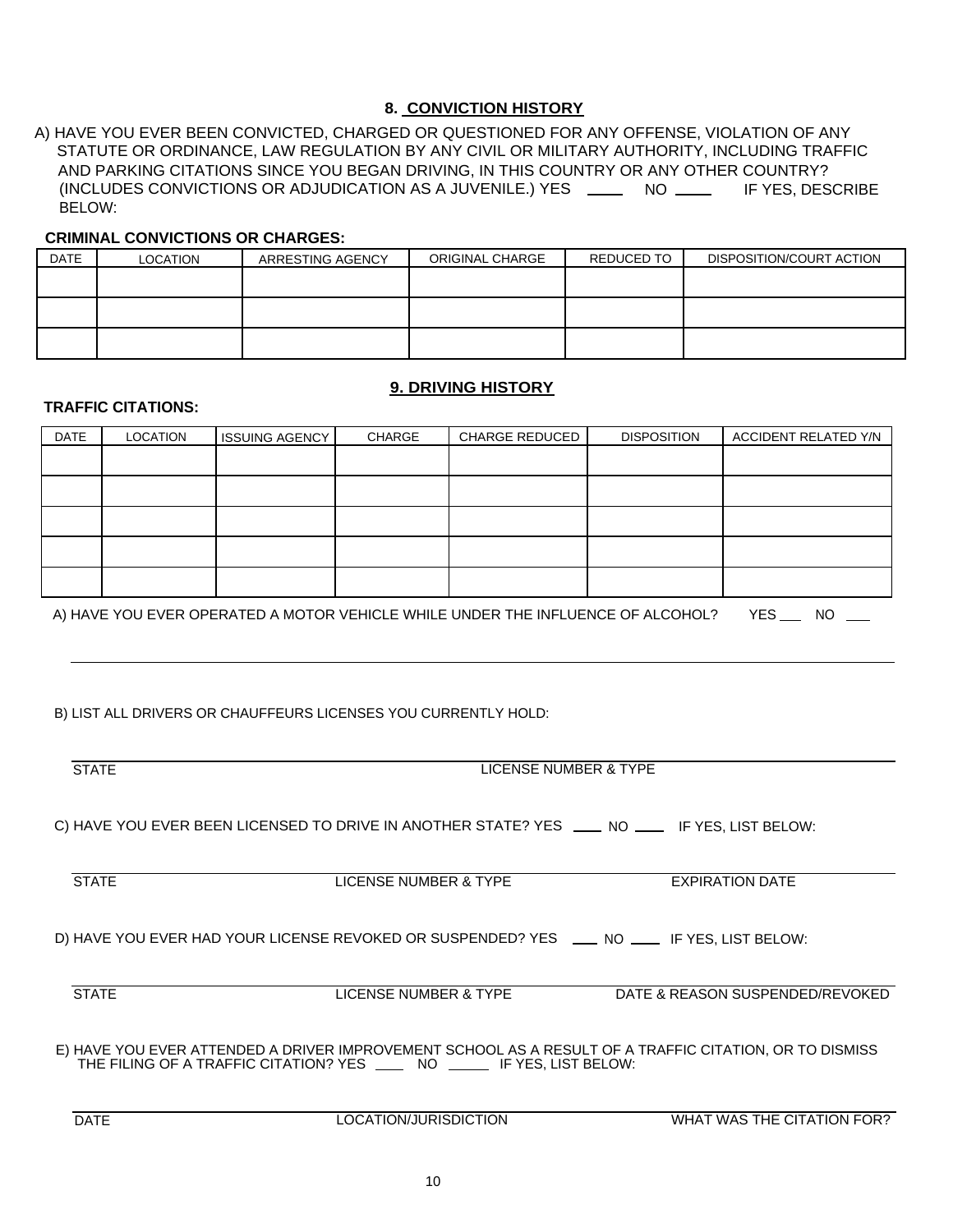#### **10 NARCOTICS AND ALCOHOL**

USE REVERSE SIDE IF MORE SPACE IS NEEDED TO EXPLAIN YES ANSWERS. INCLUDE NUMBER OF TIMES AND DATES DRUG WAS USED.

#### 1) HAVE YOU EVER TRIED OR USED AN ILLEGAL NARCOTIC OR DANGEROUS DRUG, EITHER IN PILL FORM OR BY INJECTION OR ANY OTHER MANNER OF INGESTION?

YES \_\_\_\_\_\_\_ NO \_\_\_\_\_\_

| <b>TYPE OF DRUG</b> | MONTH AND YEAR<br>YOU FIRST TRIED | MONTH AND YEAR<br>YOU LAST TRIED | <b>MAXIMUM TIMES</b><br>TRIED | <b>MAXIMUM TIMES</b><br>TRIED AFTER AGE 21 |
|---------------------|-----------------------------------|----------------------------------|-------------------------------|--------------------------------------------|
| MARIJUANA           |                                   |                                  |                               |                                            |
| <b>HASH</b>         |                                   |                                  |                               |                                            |
| <b>COCAINE</b>      |                                   |                                  |                               |                                            |
| <b>CRACK</b>        |                                   |                                  |                               |                                            |
| <b>SPEED</b>        |                                   |                                  |                               |                                            |
| <b>HEROIN</b>       |                                   |                                  |                               |                                            |
| <b>OPIUM</b>        |                                   |                                  |                               |                                            |
| MORPHINE            |                                   |                                  |                               |                                            |
| <b>LSD</b>          |                                   |                                  |                               |                                            |
| <b>ACID</b>         |                                   |                                  |                               |                                            |
| PEYOTE              |                                   |                                  |                               |                                            |
| <b>MESCALINE</b>    |                                   |                                  |                               |                                            |
| <b>STEROIDS</b>     |                                   |                                  |                               |                                            |

|                                                                               | TYPE OF DRUG | DATE YOU FIRST<br><b>TRIED</b> | DATE YOU<br><b>LAST TRIED</b> | <b>MAXIMUM TIMES</b><br>TRIED AFTER AGE 21 |
|-------------------------------------------------------------------------------|--------------|--------------------------------|-------------------------------|--------------------------------------------|
| <b>ANY OTHER ILLEGAL</b><br><b>DRUGS?</b>                                     |              |                                |                               |                                            |
|                                                                               |              |                                |                               |                                            |
|                                                                               |              |                                |                               |                                            |
| <b>ANY PRESCRIPTION DRUGS</b><br><b>NOT PRESCRIBED FOR</b><br><b>YOUR USE</b> |              |                                |                               |                                            |
|                                                                               |              |                                |                               |                                            |
|                                                                               |              |                                |                               |                                            |
| <b>OBTAINED ANY</b><br><b>PRESCRIPTION DRUG IN</b><br>AN ILLEGAL MANNER       |              |                                |                               |                                            |
|                                                                               |              |                                |                               |                                            |
|                                                                               |              |                                |                               |                                            |

2) HAVE YOU EVER GIVEN OR SOLD PRESCRIPTION DRUGS, MARIJUANA OR ANY OTHER ILLEGAL NARCOTICS OR DANGEROUS DRUGS? YES  $\_\_$  NO  $\_\_$  IF YES, EXPLAIN: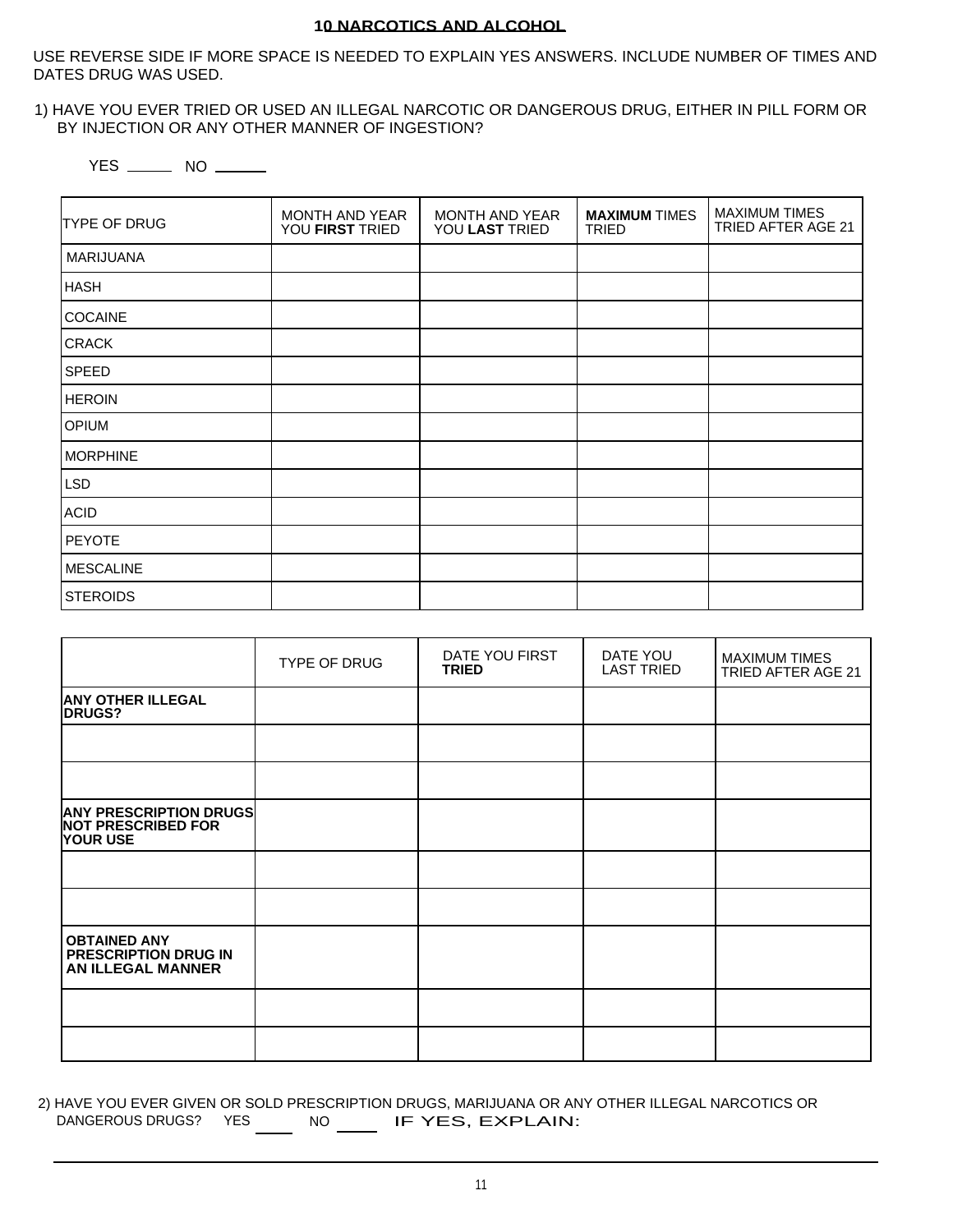#### **11 ANSWER THE FOLLOWING**

(USE PAGE 13 FOR EXPLANATIONS)

| A) HAVE YOU EVER HAD YOUR WAGES ATTACHED?                                                                                                                                  | YES()NO() |
|----------------------------------------------------------------------------------------------------------------------------------------------------------------------------|-----------|
| B) HAVE YOU EVER BEEN PARTY TO A SMALL CLAIMS OR OTHER COURT ACTION?                                                                                                       | YES()NO() |
| C) HAVE YOU EVER BEEN INVOLVED WITH ANY CIVIL COURT ACTION?                                                                                                                | YES()NO() |
| D) HAVE YOU EVER HAD JUDGMENT RENDERED AGAINST YOU?                                                                                                                        | YES()NO() |
| E) HAVE YOU EVER BEEN REFUSED CREDIT?                                                                                                                                      | YES()NO() |
| F) HAVE YOU EVER HAD ANY PROPERTY REPOSSESSED?                                                                                                                             | YES()NO() |
| G) HAVE YOU EVER BEEN DISCHARGED OR ASKED TO RESIGN FROM ANY POSITION?                                                                                                     | YES()NO() |
| H) HAVE THE POLICE EVER BEEN CALLED TO YOUR HOME FOR ANY REASON OTHER THAN<br><b>AS A VICTIM?</b>                                                                          | YES()NO() |
| 1) HAVE YOU OR YOUR SPOUSE EVER BEEN SUED OR SUMMONED INTO COURT?                                                                                                          | YES()NO() |
| J) HAVE ANY RELATIVES OF YOU OR YOUR SPOUSE EVER BEEN CONVICTED OF ANY CRIME YES () NO ()<br>OR IMPRISONED?                                                                |           |
| K) DO YOU NOW OR HAVE YOU EVER HAD ANY GAMBLING DEBTS?                                                                                                                     | YES()NO() |
| L) HAVE YOU EVER USED AN EMPLOYER'S MONEY TO GAMBLE WITH?                                                                                                                  | YES()NO() |
| M) HAVE YOU EVER WORKED FOR AN ILLEGAL GAMBLING OPERATION, OR BOOKED ANY<br><b>ILLEGAL BETS?</b>                                                                           | YES()NO() |
| N) HAVE YOU EVER HAD AN F.B.I. FINGERPRINT CHECK DONE FOR ANY REASON?                                                                                                      | YES()NO() |
| 0) IN ANY EMPLOYMENT SETTING, INCLUDING MILITARY SERVICE, HAVE YOU RECEIVED<br>ANY VERBAL OR WRITTEN REPRIMANDS OR SUSPENSIONS FOR VIOLATIONS OF<br><b>COMPANY POLICY?</b> | YES()NO() |
| P) WOULD YOU HAVE ANY DIFFICULTY IN WORKING OR DEALING WITH MEMBERS OF<br>THE OPPOSITE SEX, DIFFERENT ORIGIN, RACE, RELIGION, OR NATIONALITY?                              | YES()NO() |
| Q) IN ANY JOB THAT YOU'VE HELD, HAVE YOU BEEN INVOLVED IN ANY PHYSICAL OR<br><b>MAJOR VERBAL CONFRONTATIONS?</b>                                                           | YES()NO() |
| R) WOULD YOU HAVE DIFFICULTY FOLLOWING DIRECT ORDERS, EVEN THOUGH<br>YOU MAY NOT AGREE WITH THEM?                                                                          | YES()NO() |
| S) IN ANY PREVIOUS EMPLOYMENT SETTING, WERE YOU EVER EXPOSED TO ANY<br>HIGH STRESS OR AN EXTREME EMERGENCY SITUATION?                                                      | YES()NO() |
| T) HAVE YOU EVER LEFT A PLACE OF EMPLOYMENT WITHOUT GIVING TWO WEEKS NOTICE? YES () NO ()                                                                                  |           |
| U) HAVE YOU EVER COMMITTED ANY CRIMINAL VIOLATION THAT HAS GONE UNDETECTED?                                                                                                | YES()NO() |
| V) HAVE YOU EVER OPERATED A MOTOR VEHICLE WHILE UNDER THE INFLUENCE OF<br>ALCOHOL OR DRUGS, TO THE POINT THAT YOU KNEW YOU SHOULD NOT HAVE<br><b>BEEN DRIVING?</b>         | YES()NO() |
| W) HAVE YOU EVER BEEN EXTENSIVELY DELINQUENT ON ANY OF YOUR FINANCIAL<br>OBLIGATIONS?                                                                                      | YES()NO() |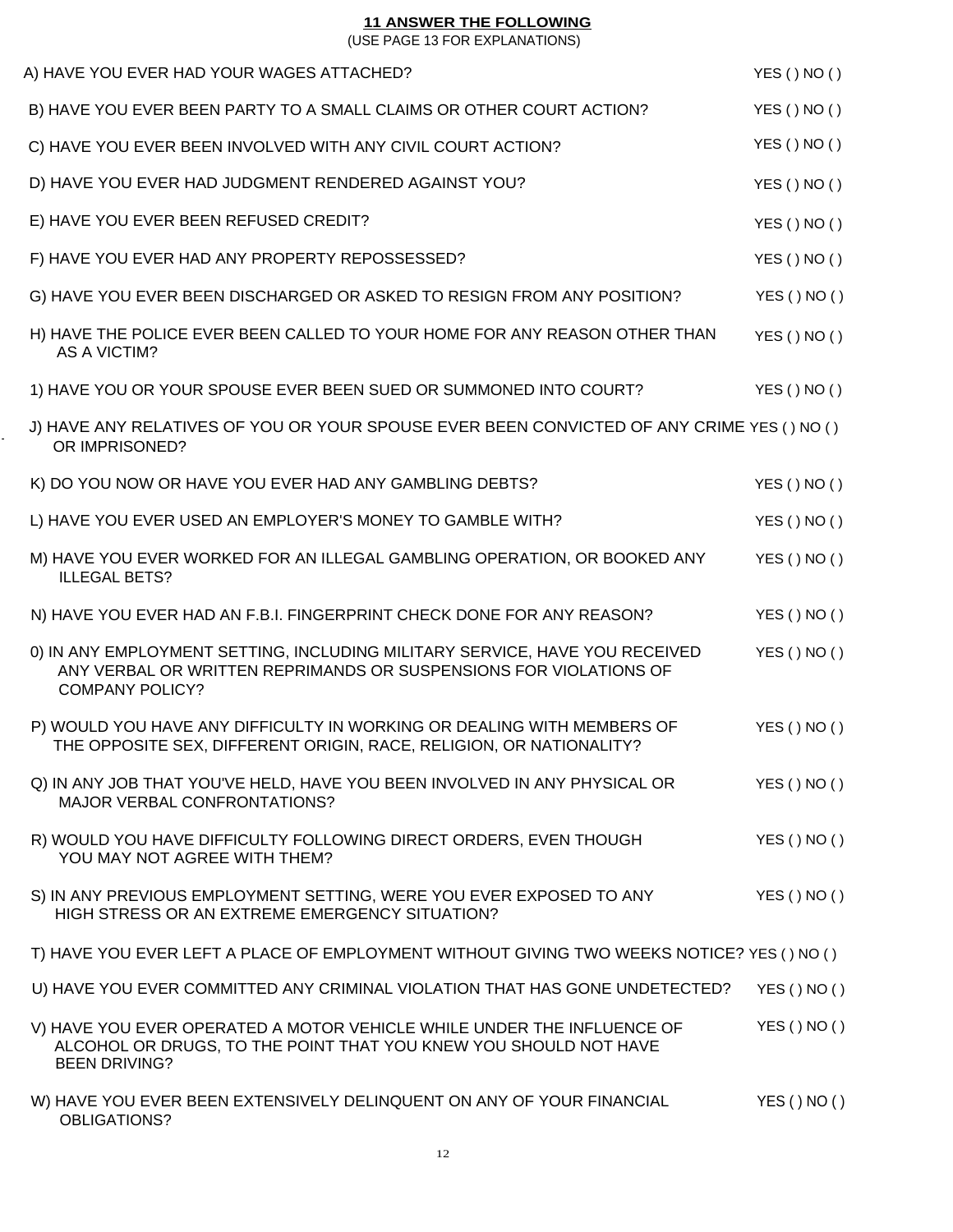| X) HAVE YOU EVER FILED FOR BANKRUPTCY?                                                        | YES()NO() |
|-----------------------------------------------------------------------------------------------|-----------|
| Y) HAVE YOU EVER HAD ANY OF YOUR FINANCIAL OBLIGATIONS TURNED OVER TO A<br>COLLECTION AGENCY? | YES()NO() |
| Z) ARE YOU NOW DELINQUENT ON ANY OF YOUR FINANCIAL OBLIGATIONS?                               | YES()NO() |
| AA) HAVE YOU EVER BEEN PLACED ON COURT SUPERVISION OR PROBATION?                              | YES()NO() |
| BB) HAVE YOU EVER HAD ANY COURT PROCEEDINGS EXPUNGED?                                         | YES()NO() |

## **PLEASE USE THIS AREA TO EXPLAIN YOUR YES ANSWERS**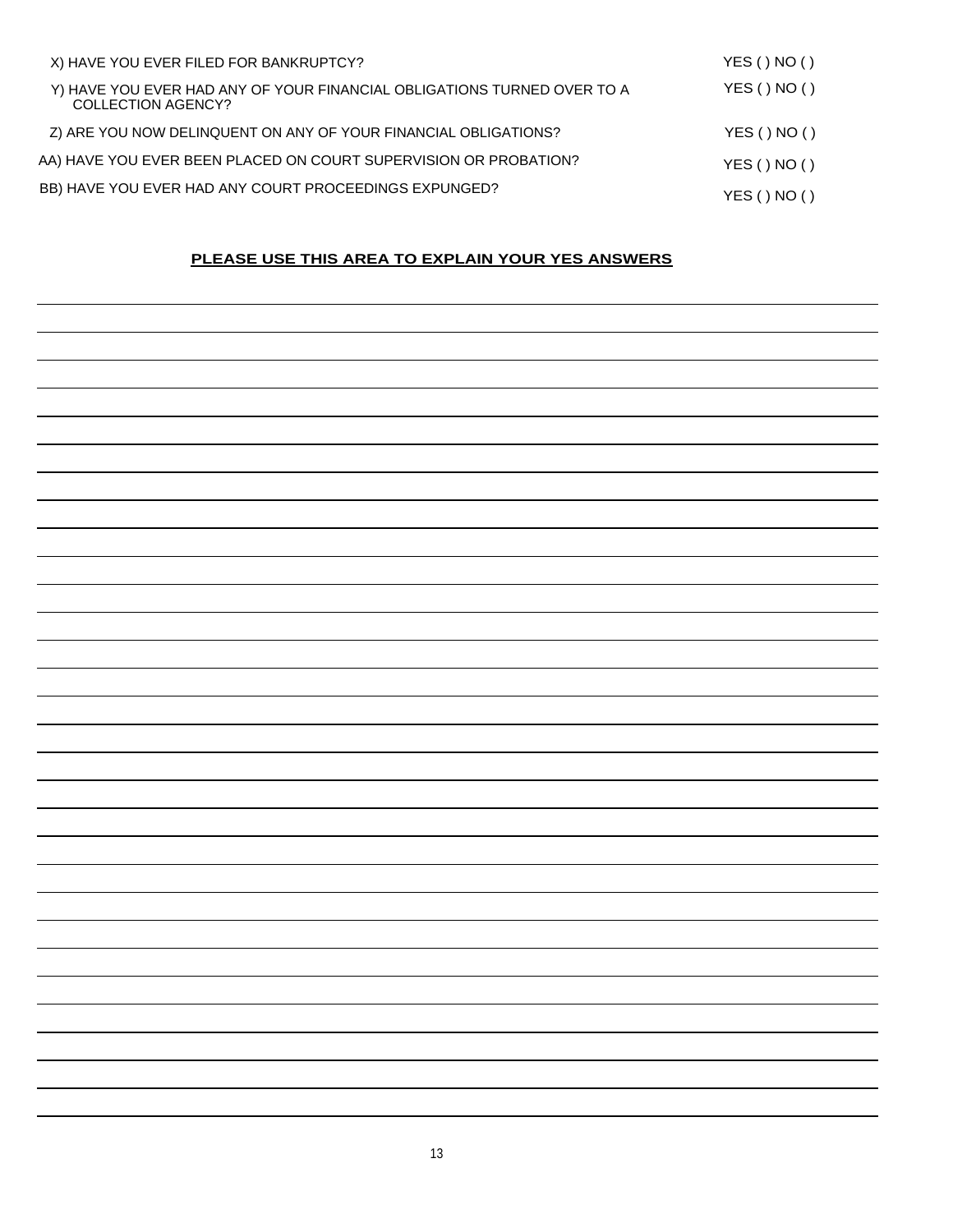DO YOU HAVE ANY KNOWLEDGE OR INFORMATION, IN ADDITION TO THAT SPECIFICALLY REQUIRED IN THIS QUESTIONNAIRE, WHICH IS OR MAY BE RELEVANT, DIRECTLY OR INDIRECTLY TO AN INVESTIGATION OF YOUR ELIGIBILITY OR FITNESS FOR THE POSITION YOU ARE SEEKING? THIS INCLUDES, BUT IS NOT LIMITED TO: CHARACTER TRAITS, TEMPERANCE HABITS, EMPLOYMENT, EDUCATION, SUBVERSIVE ACTIVITIES, FAMILY, ASSOCIATIONS, UNDETECTED CRIMINAL OFFENSES, TRAFFIC VIOLATIONS, OR RESIDENCE? IF YES, PROVIDE FULL INFORMATION BELOW.

 $YES$  NO  $\_\_\$ 

**CERTIFICATION** 

I HEREBY CERTIFY UNDER PENALTY OF A.R.S. 13-2701, 13-2703, AND 39-161, THAT THE ENTRIES ON THIS STATEMENT ARE TRUE, COMPLETE, AND CORRECT TO THE BEST OF MY KNOWLEDGE AND BELIEF. THESE ENTRIES ARE MADE IN GOOD FAITH. I UNDERSTAND THAT A KNOWING AND WILLFULLY FALSE STATEMENT ON THIS FORM CONSTITUTES A VIOLATION OF THE LAW, AND CAUSE TO INITIATE ACTION TO SUSPEND OR REVOKE CERTIFIED PEACE OFFICER STATUS.

SIGNATURE DATE DESCRIPTION OF PROPERTY AND LOCAL CONTRACTOR CONTRACTOR OF PROPERTY AND LOCAL CONTRACTOR OF DATE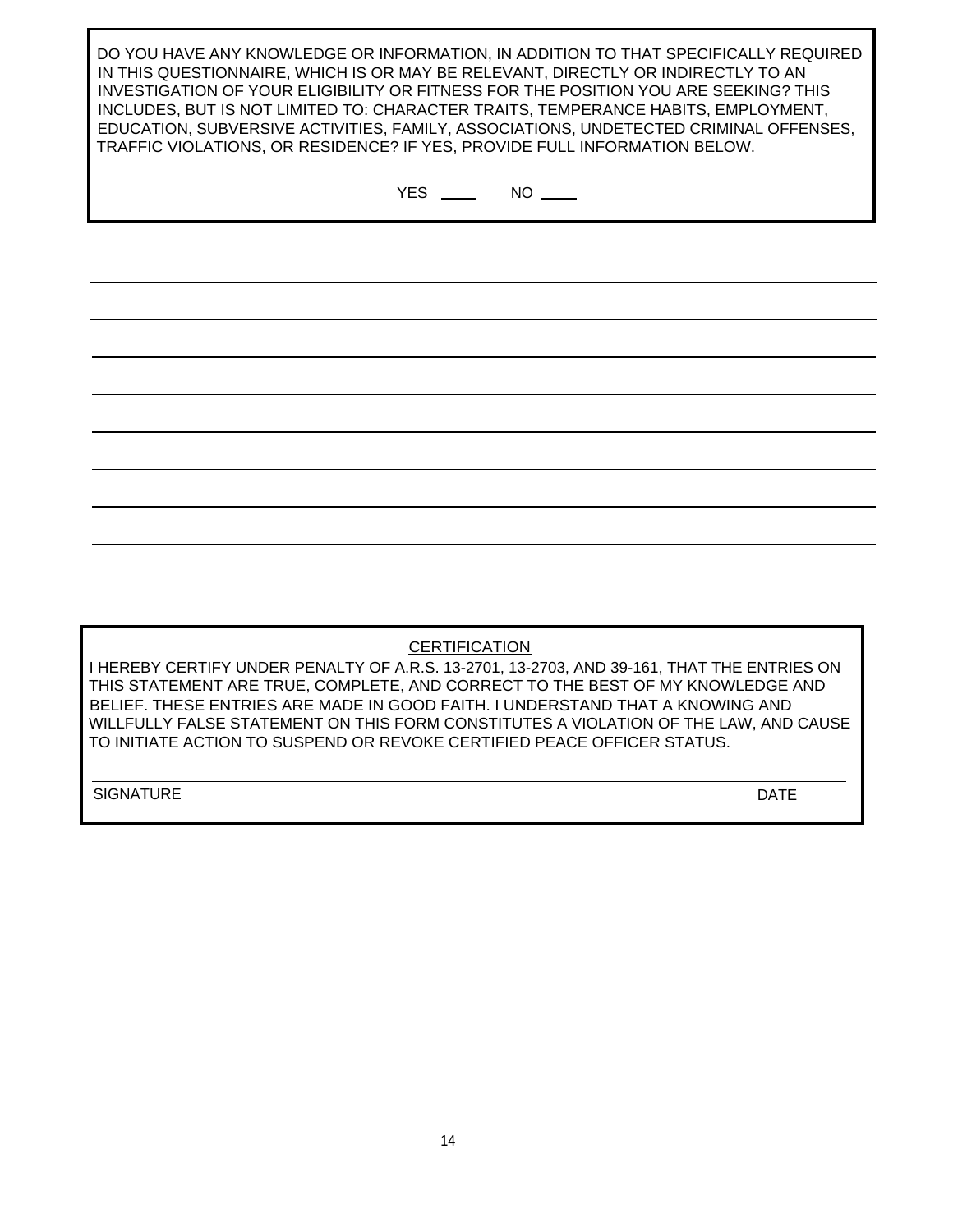## **12 SUPPLEMENTARY BACKGROUND INFORMATION**

PLEASE USE THIS PAGE TO DESCRIBE THE FOLLOWING:

1. WHY DO YOU WANT TO BE A WICKENBURG POLICE DEPARTMENT EMPLOYEE?

-

2. WHAT QUALITIES DO YOU POSSESS THAT WOULD MAKE YOU A GOOD POLICE DEPARTMENT EMPLOYEE?